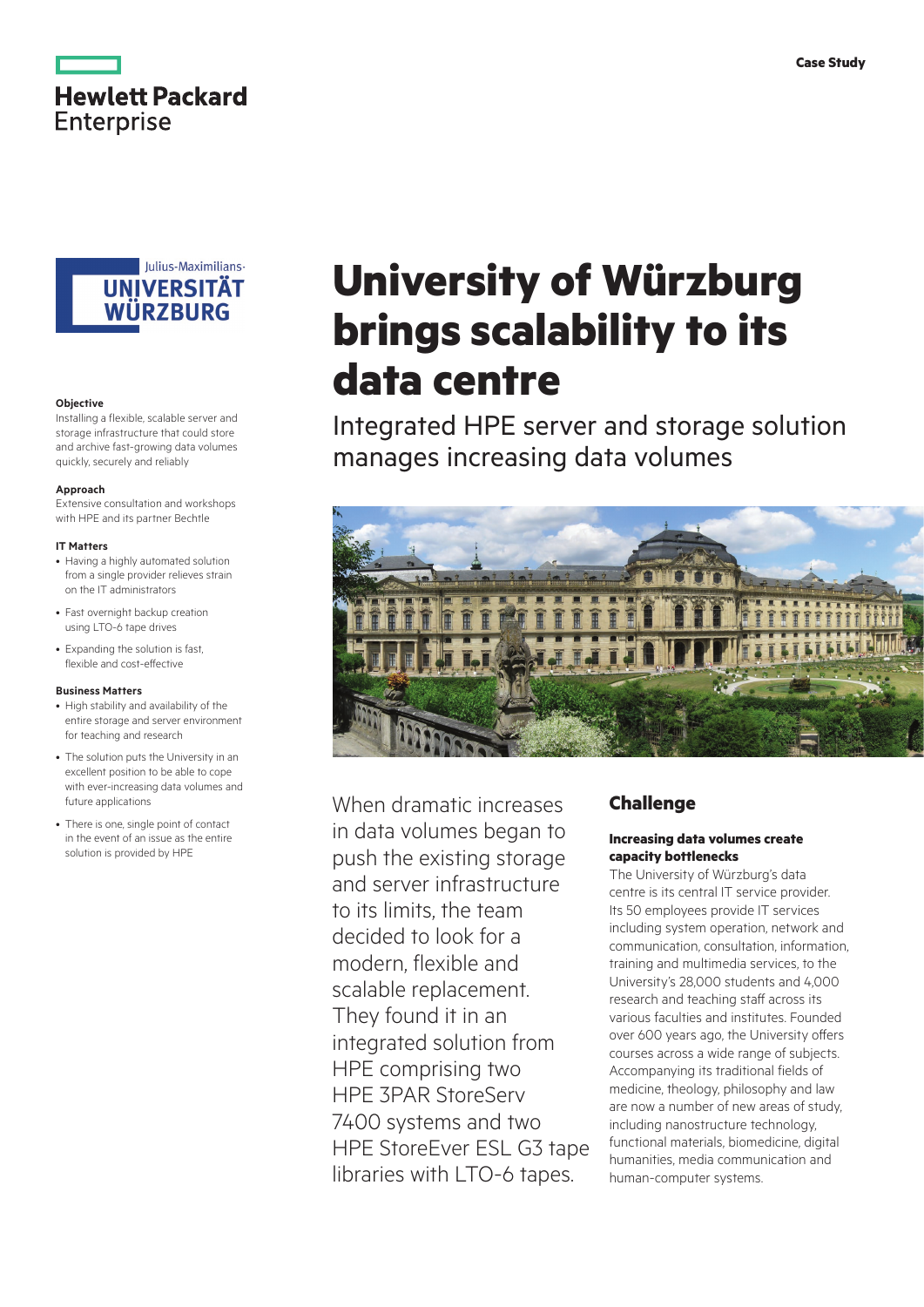"With the two HPE 3PAR StoreServ 7400 and HPE StoreEver ESL G3 tape libraries with LTO-6 tapes, we now have a large enough buffer to be able to cope with the increasing data volumes our faculties will generate over the next few years."

– Dr. Matthias Reichling, deputy data centre manager and centralised and decentralised services manager, University of Würzburg

> The data centre works closely with a number of external IT service providers. Each user at the University is assigned their own central directory. The data they store is always backed up and they have the option to archive their data if they need to.

> The data centre currently operates some 40 standalone servers and 48 blades (Linux, OES, Windows® Server and ESXi clusters), multiple VMware ESXi clusters for over 300 virtual servers – running entirely on HPE blade technology – and around 300 virtual desktops. The entire data centre infrastructure has long been based on a complete Hewlett Packard Enterprise solution comprising servers, storage and network components. "We've always had excellent experiences with HPE hardware and fantastic service from its partner Bechtle. The environment is highly available and very stable," says Dr. Matthias Reichling, deputy data centre manager and centralised and decentralised services manager at the University of Würzburg. "So we were very happy that we were able to continue working with both of them when it came time to replace our existing IT infrastructure, which was bursting at the seams. The presales advisors have also got to know us well over the years and always provide fast answers to our queries."

The existing storage environment – comprising two HPE EVA storage arrays and two HPE ESL 712 LTO-4 tape libraries housed in two separate data centre rooms – had finally reached its limits. There was 300 TB of data in the storage area network (SAN). "Over the past ten years, our data volumes have increased by a factor of 12. And we're expecting it to grow even more in the coming years," says Reichling. "We can't tell exactly how much as it depends on the projects our faculties have planned – and we often have no idea when they're coming."

Many faculties are using applications that are beginning to generate larger and larger volumes of data. "The resolutions of the cameras, microscope and measuring devices that many of our faculties use have increased dramatically in recent years," continues Reichling. Histological tissue samples, for example, easily generate images of 100,000 x 100,000 pixels. And as they are often in colour, file sizes can be anything up to 30 GB or more. Experts predict that data volumes produced by imaging software will approximately double every three years.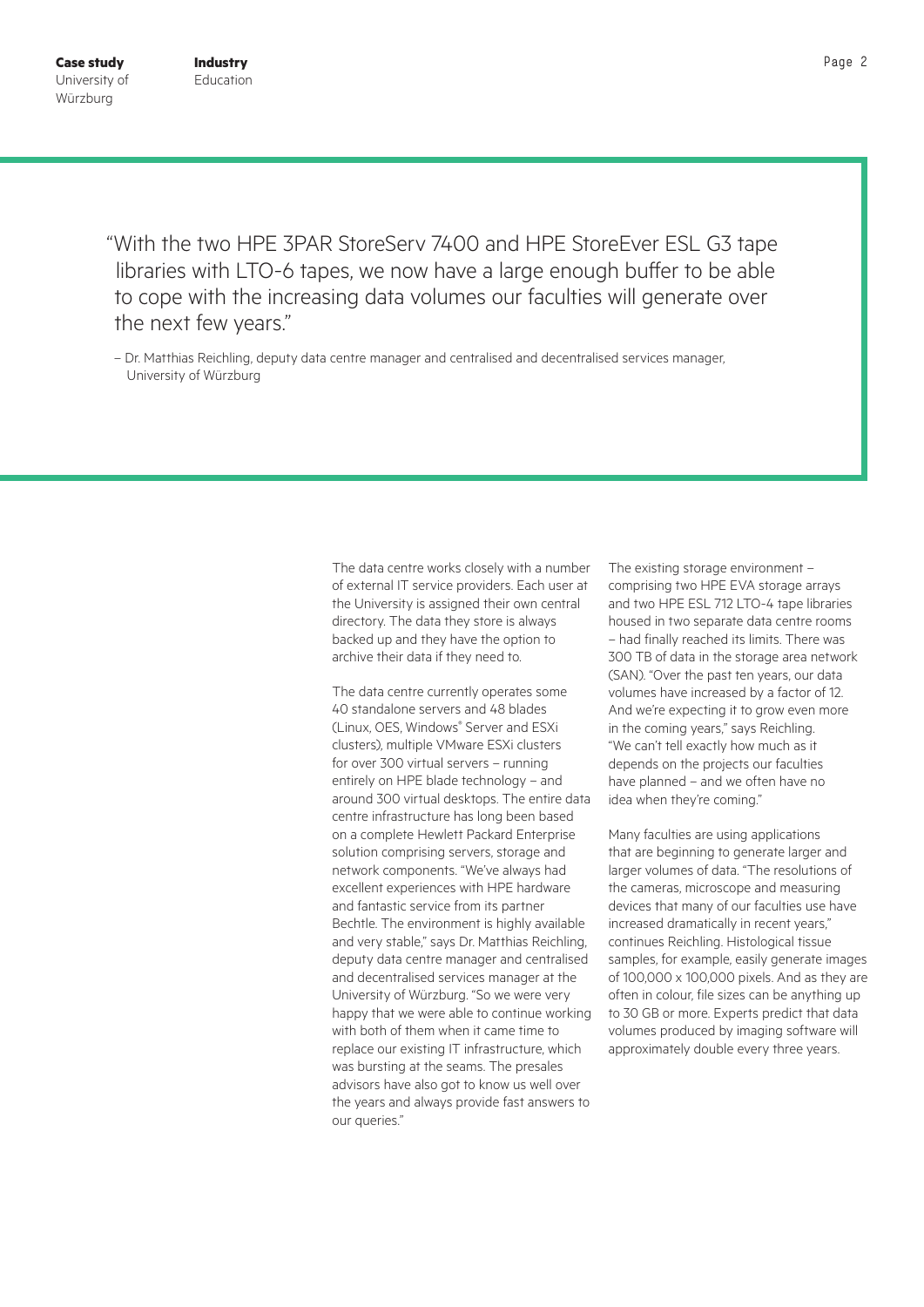

# **Solution**

## **A complete HPE server and storage solution**

"We need an IT infrastructure that allows us to react very flexibly to a wide variety of applications," explains Reichling. Which is why the University consulted Bechtle and HPE, took part in workshops with them and even visited the HPE Lab in Böblingen before finally deciding on a scalable, integrated HPE solution consisting of storage devices, servers and Fibre Channel network components. The new setup comprises two HPE 3PAR StoreServ 7400 storage systems, two HPE StoreEasy 3000 Gateway Storage devices and two HPE BladeSystem c7000 housings with 36 HPE ProLiant MicroServer Gen8 blade servers. Backups are created using two HPE ProLiant DL380 Gen9 servers. Existing backup tapes have been migrated to two HPE StoreEver ESL G3 tape libraries with LTO-6 tape drives and media.

The archive server is used for long-term storage of large data volumes. The user must actively trigger the data to be archived themselves, for example when they finish their research projects. The Deutsche Forschungsgemeinschaft requires primary data to be archived for ten years.

Users can also store their data on fast disk drives. Backup servers take regular copies of the data, and the institutes' servers can also be backed up if required. Archive and backup servers write the data to the two HPE ESL G3 tape libraries which are housed in machine rooms in different buildings. "This dramatically increases our data security in the event of a disaster as the two rooms are over 700 metres apart," says Reichling.

# **Benefits**

## **Flexibly scalable for every research and teaching application**

The two HPE 3PAR StoreServ 7400 devices currently have a data capacity of 800 TB, but can be expanded by adding additional drives at any time. "This means that we have a large enough buffer to be able to cope with the increasing data volumes our faculties will generate over the next few years," says Reichling, confidently. Much of the data is mirrored between the two HPE 3PAR StoreServ 7400 devices using the HPE 3PAR Replication Suite software to ensure high availability. Reichling: "We decided not to mirror mass data for cost reasons, but all of our other data is duplicated on tapes."

At the University, large data volumes are mainly generated by automated applications using measurement devices or cameras. "Our new, modern architecture means we are now able to cope with applications like this. We even have enough of a buffer in both the SAN and tape libraries for the next two to three years, but we can add additional capacity flexibly and cost-effectively if we need to. This is very reassuring for us," says Reichling. While the amount of space in the old tape library was limited to 698 slots per frame, the University of Würzburg data centre now has four frames with 1,500 slots, which can easily be expanded to up to 12,000.